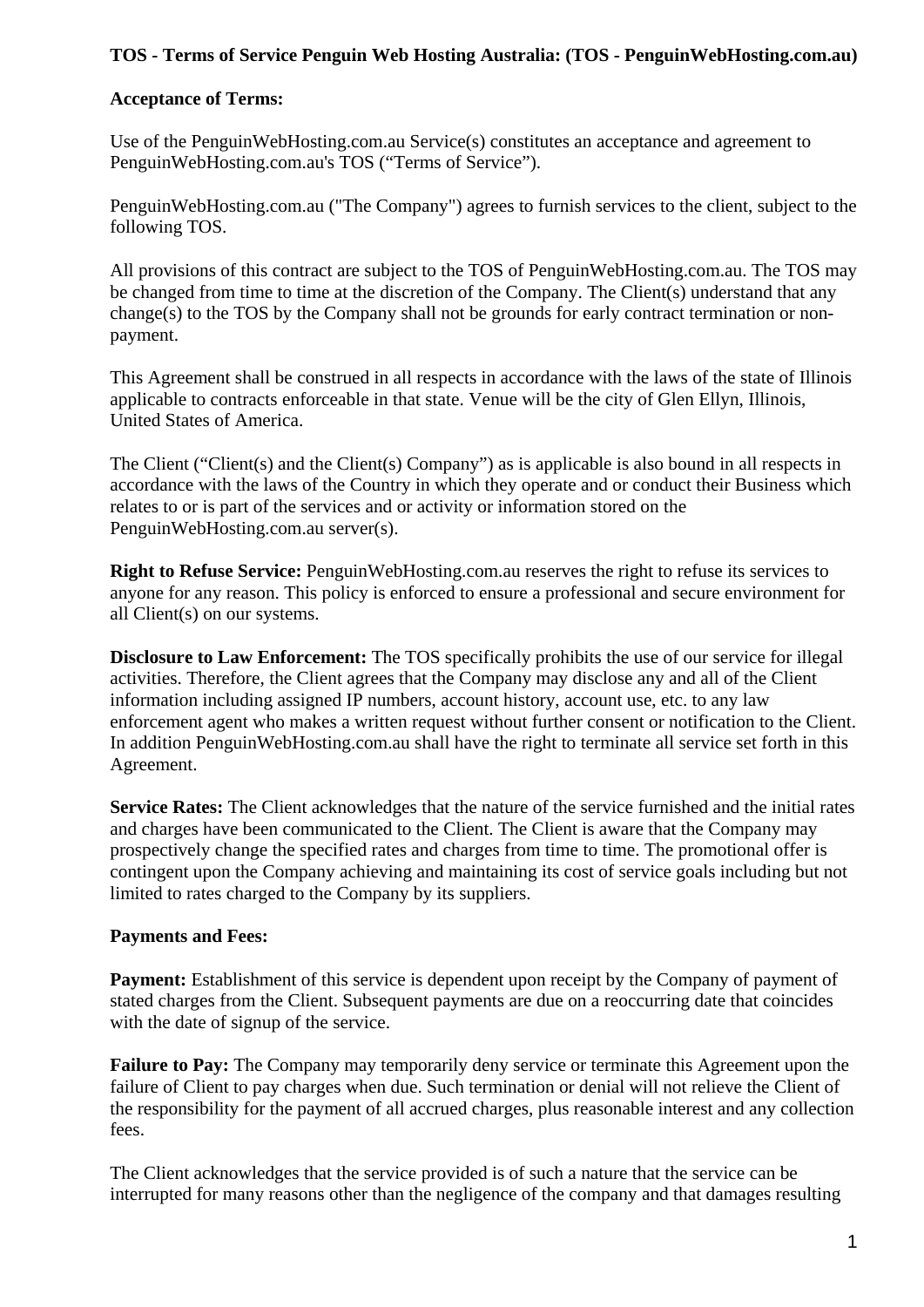from any interruption of service are difficult to ascertain. Therefore, the Client agrees that the company shall not be liable for any damages arising from such causes beyond the direct and exclusive control of the company. The Client further acknowledges that the company's liability for its own negligence may not in any event exceed an amount equivalent to charges payable by Client for services during the period that damages occurred. In no event shall the company be liable for any special or consequential damages, loss or injury.

**Refund and Disputes:** All hosting plans are recurring billing cycles. To cancel the service the Client must fill out our online cancellation form located at [https://www.PenguinWebHosting.com.au/cancellation/](https://securednshost.com/cancellation/) or fax your cancellation request to 630-469- 9737. A confirmation of the cancellation request with a confirmation number will be sent within 24 hours. We do not accept cancellation requests via email or in the form of a charge back. Refunds will not be given in the form a charge back. To obtain refund call 630-469-9735 or fax a refund request to 630-469-9737.

**Support Boundaries:** Where PenguinWebHosting.com.au provides technical support to its Client(s) such technical support is limited to the Company's area of expertise. The following guideline is used when providing support: PenguinWebHosting.com.au provides support related to your server or functioning thereof. PenguinWebHosting.com.au does not offer technical support for application specific issues such as CGI, JavaScript, PHP or ASP programming, html or any other Software Application issue. PenguinWebHosting.com.au Services does not provide technical support for any  $3<sup>rd</sup>$  party associated with the Client(s). If you can email, we encourage you to email support@PenguinWebHosting.com.au or utilize the online ticket system for assistance. Any request for technical support warrants the possibility of being charged a system administration fee if the request related to the Operating System functionality, software application functionality, the Client(s) installed software and or scripts, or the Control Panel ("cPanel") functionality.

As our Clients are ultimately responsible for the actions of any  $3<sup>rd</sup>$  party associated with the Client where they may interact with or communicate over the PenguinWebHosting.com.au network, it is advisable that the Client develops a similar or stricter policy for their staff and any  $3<sup>rd</sup>$  party associated with the Client.

#### **Domains:**

Registration, and or Transfer Data Requirement.

When you register or transfer a domain name to PenguinWebHosting.com.au, you are required to provide us with certain information. This information includes but is not limited to;

Your (the Client including the Client Company) full name, postal address, e-mail address, voice telephone number, and fax number if available; The name of an authorized person for contact purposes in the case of a registrant that is an organization, association, or corporation; The IP addresses of the primary nameserver and any secondary nameserver(s) for the TLD name; The corresponding names of those nameservers; The full name, postal address, e-mail address, voice telephone number, and fax number if available of the technical contact for the TLD name; The full name, postal address, e-mail address, voice telephone number, and fax number if available of the administrative contact for the TLD name; The name, postal address, e-mail address, voice telephone number, and fax number if available of the billing contact for the TLD name; and Any remark concerning the registered TLD name that should appear in the WHOIS directory.

You, the Client agree to update this information to keep it current, complete and accurate. You also agree and understand that the foregoing registration data will be publicly available and accessible on the WHOIS directory as required by ICANN Registry Policy and may be sold in bulk in accordance with the ICANN Agreement.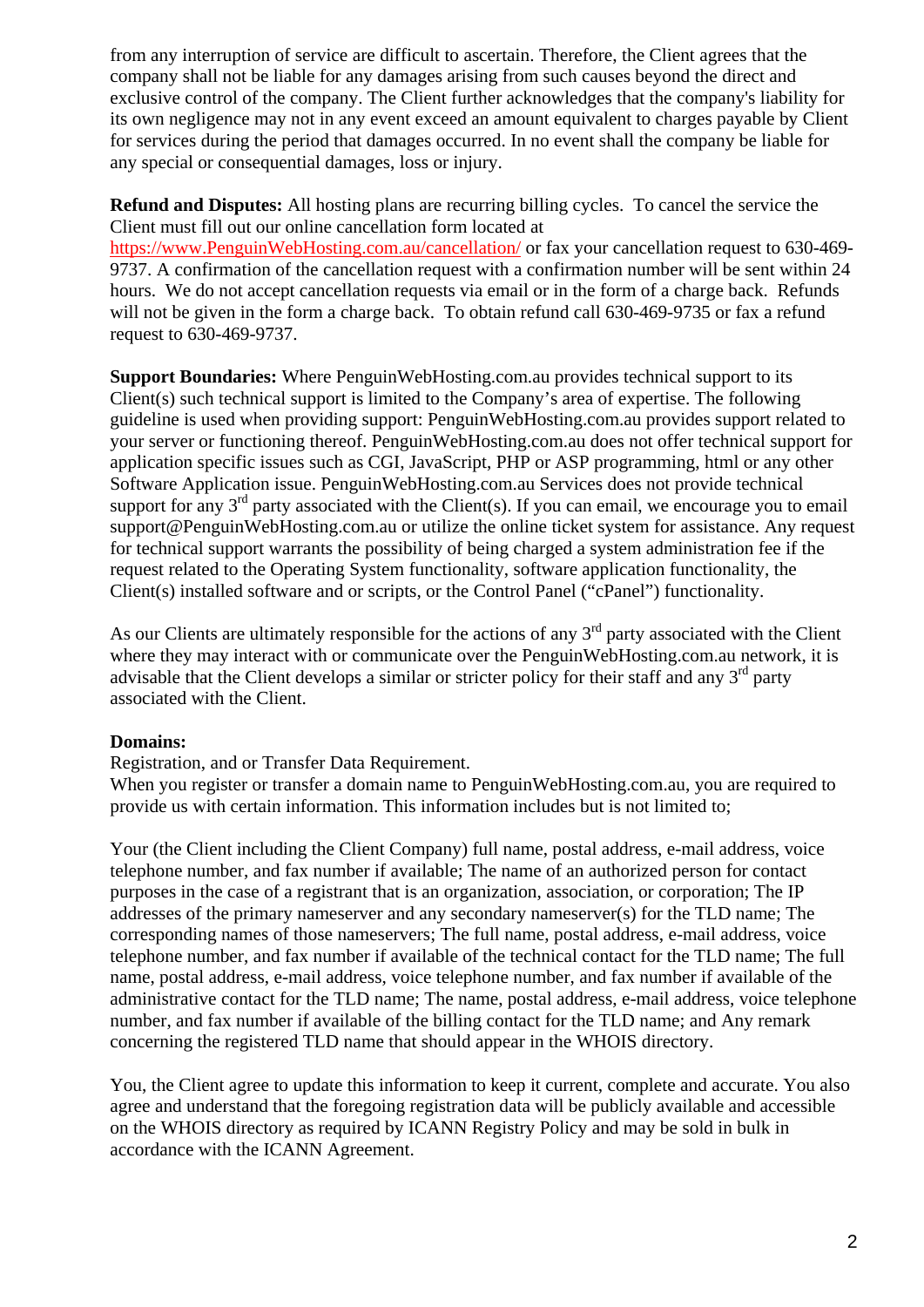# **Network:**

**IP Address Ownership:** If PenguinWebHosting.com.au assigns Customer an Internet Protocol (IP) address for the Client(s) use, the right to use that Internet Protocol address shall belong only to PenguinWebHosting.com.au Services, and the Client shall have no right to use that Internet Protocol address except as permitted by PenguinWebHosting.com.au in its sole discretion in connection with the Services during the term of this Agreement. PenguinWebHosting.com.au shall maintain and control ownership of all Internet Protocol numbers and addresses that may be assigned to the Client by PenguinWebHosting.com.au and PenguinWebHosting.com.au reserves the right to change or remove any and all such Internet Protocol numbers and addresses in its sole and absolute discretion. The Company's allocation of IP addresses is limited by ARIN's new policies. These new policies state that the use of IP addresses for IP based virtual hosts will not be accepted as justification for new IP addresses. What this means to the Client is that the Client MUST use name based hosting where possible. PenguinWebHosting.com.au will periodically review IP address usage, and if PenguinWebHosting.com.au finds that Client(s) are using IP addresses where name based hosting could be used, PenguinWebHosting.com.au will revoke authorization to use those IP addresses that could be used with name based hosting.

# **PenguinWebHosting.com.au's Unlimited Bandwidth Policy:**

PenguinWebHosting.com.au provides Unlimited Bandwidth for Mega Business Plan Client(s). To prevent possible abuse, PenguinWebHosting.com.au has the following policy which regulates the use of our Unlimited Bandwidth Policy.

There are two types for PenguinWebHosting.com.au - hosted websites.

These are:

1. Unlimited Qualified.

2. Unlimited Unqualified.

To be classified as "Qualified" the Client website must follow the following rules:

\* 85% or more of your images, download files, etc. must be linked from an HTML or equivalent web page that is accessible to the public from your domain.

\* The Client website is comprised mostly of web pages, and images used on those pages.

- \* The Client website is NOT primarily designed to provide files for download.
- \* The Client website is NOT adult in nature.

\* The Client domain is on PenguinWebHosting.com.au nameservers.

If the Client(s) website falls into any of the following, it will be Ineligible for Unlimited Bandwidth and will be restricted to a bandwidth limit of 200 GB per month.

\* If the Client(s) website is a download website (designed primarily to provide files for download by visitors, or if over 90% of the Client(s) bandwidth is used for video, audio and or flash files) software downloads or is an adult website, a website comprised of an image gallery only, a website which contains a message board as its primary 'attraction' or any websites that contain shopping carts with over one thousand items are not eligible and as such become ineligible for Unlimited Bandwidth and will be assigned limits as stipulated above.

\* Unlimited Bandwidth Increases. All PenguinWebHosting.com.au accounts will start with their normal packages bandwidth limit. Once the Client(s) have used 80% of their bandwidth, simply contact tech support for an increase. At this time, we will verify the type of account the Client(s) are on and insure that the Client(s) you are eligible for Unlimited Bandwidth and then increase it by an equal-to-original increment.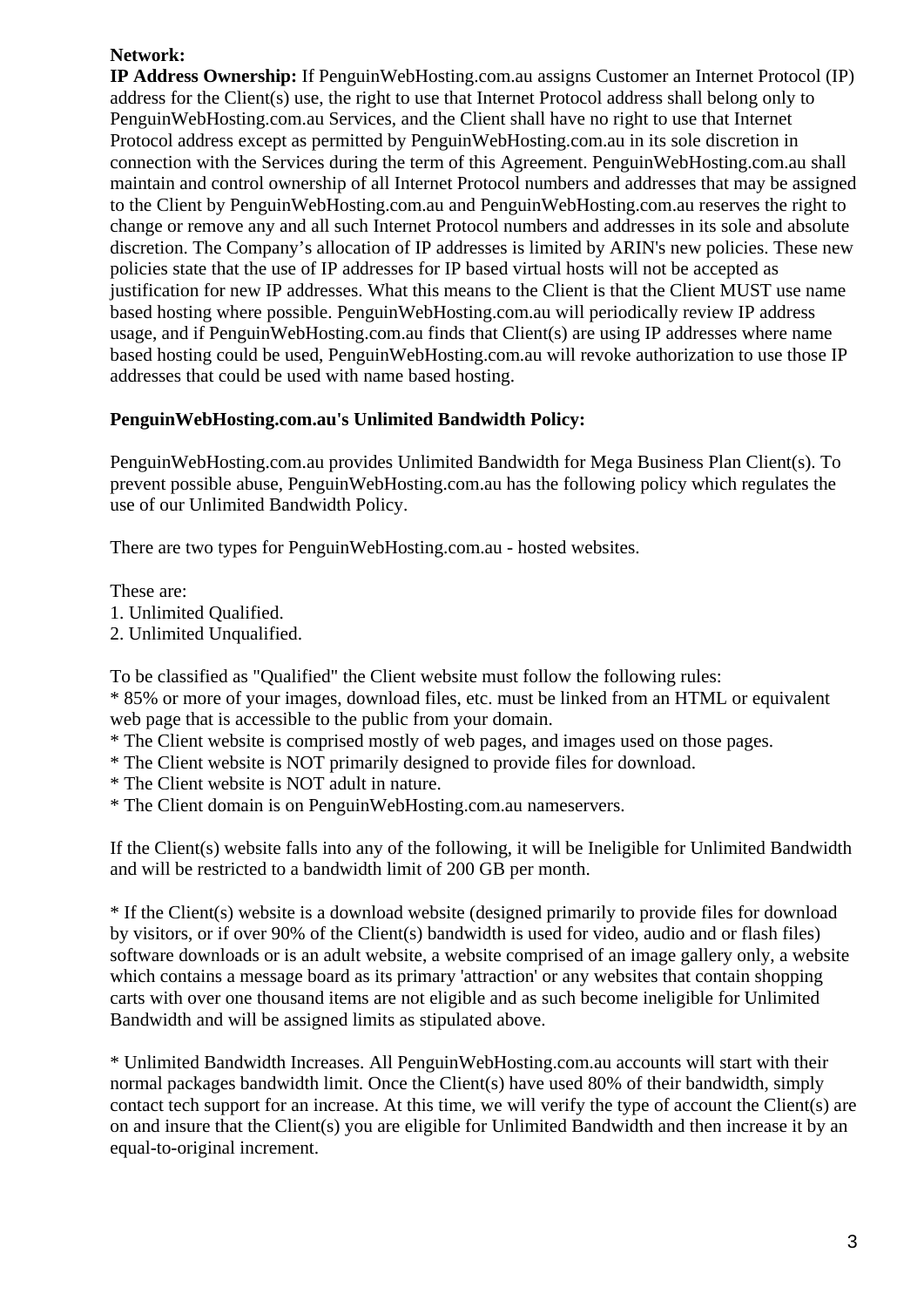**System and Network Security:** Users are prohibited from violating or attempting to violate the security of the PenguinWebHosting.com.au Network. Violations of system or network security may result in civil or criminal liability action. PenguinWebHosting.com.au will investigate occurrences which may involve such violations and may involve and cooperate with law enforcement authorities in prosecuting Users who are involved in such violations. These violations include, without limitation:

**Excessive Resource User Policy:** Resources are defined as processor and ram utilization. A website is considered to be using "Excessive amounts of resources" when it monopolizes the resources available by using 10% or more of system resources for longer than 60 seconds. There are numerous activities that could cause such problems; these include: CGI scripts, PHP, FTP, HTTP, etc. This policy is only implemented in extreme circumstances and is intended to prevent the misuse of our servers. PenguinWebHosting.com.au reserves the rights to suspend or terminate any hosting account that is jeopardizing the PenguinWebHosting.com.au network. PenguinWebHosting.com.au will be the sole and final arbiter as to what constitutes a violation of this policy.

PenguinWebHosting.com.au has a 99.9% average uptime across the entire PenguinWebHosting.com.au network at large, which includes webservers, mailservers, and more as a whole. If a single server is temporarily offline, the rest of the PenguinWebHosting.com.au servers remain unaffected and uninterrupted, thus contributing to our overall uptime.

# **Prohibited Activity(s):**

PenguinWebHosting.com.au does not allow IRC or IRC bots to be operated.

Software distribution, and copyrighted mp3, and other music files may not be used on our network.

Spam, bulk, or unsolicited email is strictly prohibited. PenguinWebHosting.com.au has a zero tolerance for this and any Client(s) account that violates this will be immediately shut down. PenguinWebHosting.com.au will be the sole arbiter of what constitutes a violation. This includes but is not limited to sending a bulk mailing, unsolicited commercial email, emails sent from outside the server advertising your site, opt-in and opt-out lists. Questions on this can be sent to tos@PenguinWebHosting.com.au

Due to the special system and network requirements of adult-oriented sites, pornography and sexrelated merchandising are prohibited for Web Hosting customers. This includes sites that may infer sexual content or provide links to adult content elsewhere. This is also true for sites that promote any illegal activity or content that may be damaging to our servers or any other server on the Internet, or provide links to such sites.

Accessing data not intended for such User or logging into a server or account, which such User is not authorized to access.

Attempting to probe, scan or test the vulnerability of a system or network or to breach security or authentication measures without proper authorization.

Attempting to interfere with service to any user host or network including without limitation via means of overloading "flooding" "mail bombing" or "crashing".

Forging any TCP/IP packet header or any part of the header information in any e-mail or newsgroup posting.

Taking any action in order to obtain services to which such User is not entitled.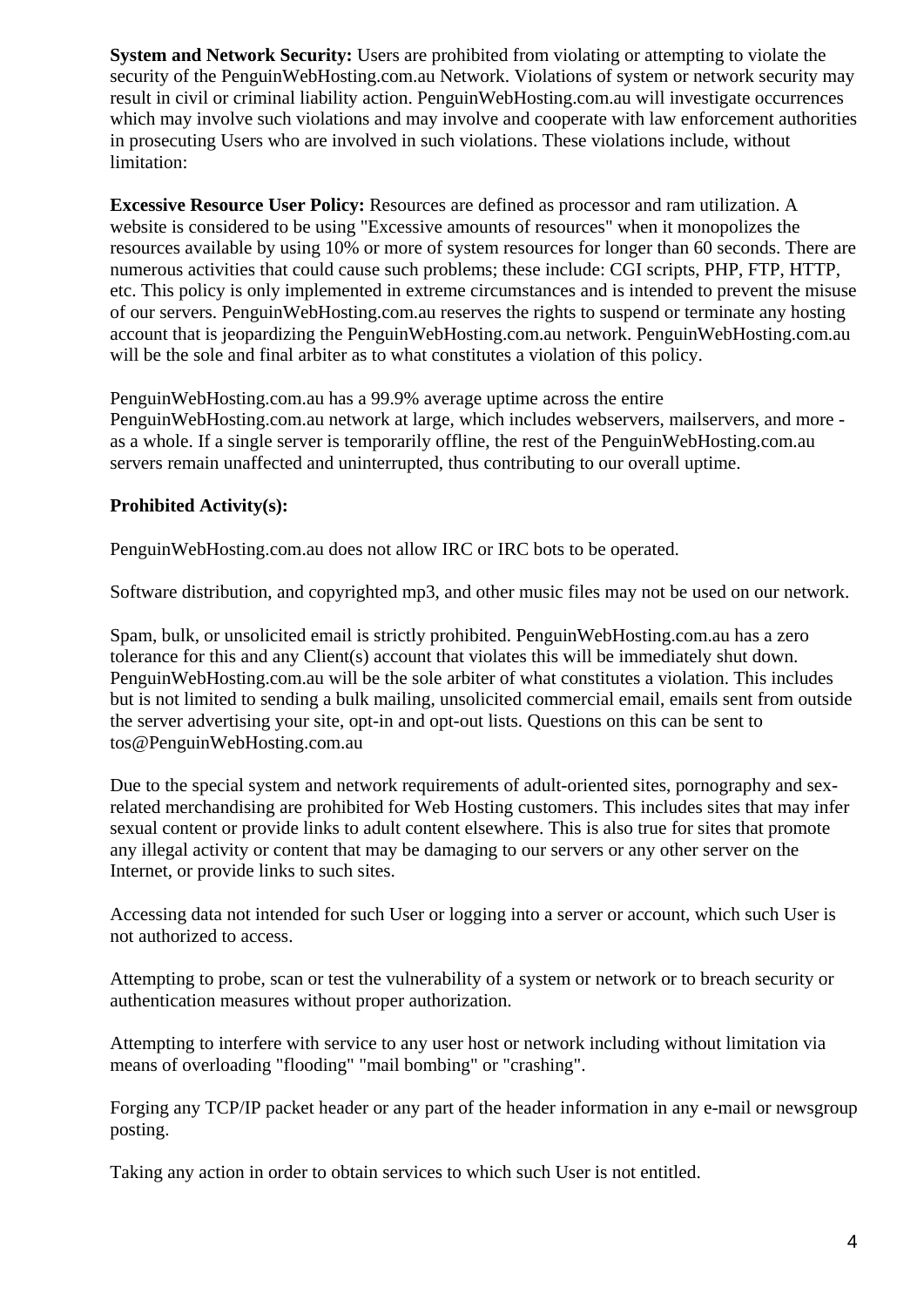Addition of IP addresses that have not been specifically assigned to the server.

**Notification of Violation:** PenguinWebHosting.com.au is under no duty to look at each Client(s) or user's activities to determine if a violation of the TOS has not occurred, nor does PenguinWebHosting.com.au assume any responsibility through the TOS to monitor or police Internet related activities.

Any Client or User which PenguinWebHosting.com.au Services determines to have violated any element of this TOS shall receive an email warning them of the violation. The service may be subject at PenguinWebHosting.com.au's discretion to a temporary or permanent suspension pending a Client(s) and User agreement in writing to refrain from any further violations.

PenguinWebHosting.com.au reserves the right, to drop the section of IP space involved in Spam or Denial-of-Service complaints if it is clear that the offending activity is causing great harm to parties on the Internet. In particular if open relays are on your network or a Client(s) network, or if denial of service attacks are originating from the Client(s) network. In certain rare cases, PenguinWebHosting.com.au may have to do this before attempting to contact the Client. If PenguinWebHosting.com.au does this PenguinWebHosting.com.au will contact the parties involved as soon as is feasible.

**Suspension of Service or Cancellation:** PenguinWebHosting.com.au Services reserves the right to suspend network access to any Client(s) or User(s) if in the judgment of the PenguinWebHosting.com.au network administrators the Client(s) server is the source or target of the violation of any of the other terms of the TOS or for any other reason which PenguinWebHosting.com.au chooses. If inappropriate activity is detected, all accounts of the Client(s) in question will be deactivated until an investigation is complete. Prior notification to the Client(s) is not assured. In extreme cases, law enforcement will be contacted regarding the activity. The Client(s) will not be credited for the time the Client(s) accounts or machines were suspended.

PenguinWebHosting.com.au reserves the right to amend its policies at any time. All Sub-Networks, resellers and managed servers of PenguinWebHosting.com.au must adhere to the above policies. Failure to follow any term or condition will be grounds for immediate Cancellation. You, the Client will be held responsible for the actions of your Staff and any  $3<sup>rd</sup>$  Party User(s) in the matter described in these Terms and conditions. Therefore, it is in you're the Client(s) best interest to implement a similar or stricter Terms and conditions or otherwise called Terms of Use.

**Indemnification:** PenguinWebHosting.com.au wishes to emphasize that in agreeing to the PenguinWebHosting.com.au Terms of Service (TOS), customer indemnifies PenguinWebHosting.com.au for any violation of the Terms of Service (TOS) that result in loss to PenguinWebHosting.com.au or the bringing of any claim against PenguinWebHosting.com.au by any third-party. This means that if PenguinWebHosting.com.au is sued because of a Client(s) or a customer of a Client(s) activity, the Client(s) will pay any damages awarded against PenguinWebHosting.com.au, plus all costs and attorney's fees.

**Miscellaneous Provisions:** The Client MUST provide PenguinWebHosting.com.au with, and keep current the Client(s) contact information for e-mail, fax, and telephone contacts that are in use, in that order of preference.

A waiver by the Company of any breach of any provision of this Agreement by the Client shall not operate as or be construed as a continuing or subsequent waiver thereof or as a waiver of any breach of any other provision thereof.

The Client shall not transfer or assign this Agreement without the prior written consent of the Company. The Company may assign Agreement at anytime without consent from or notice to the